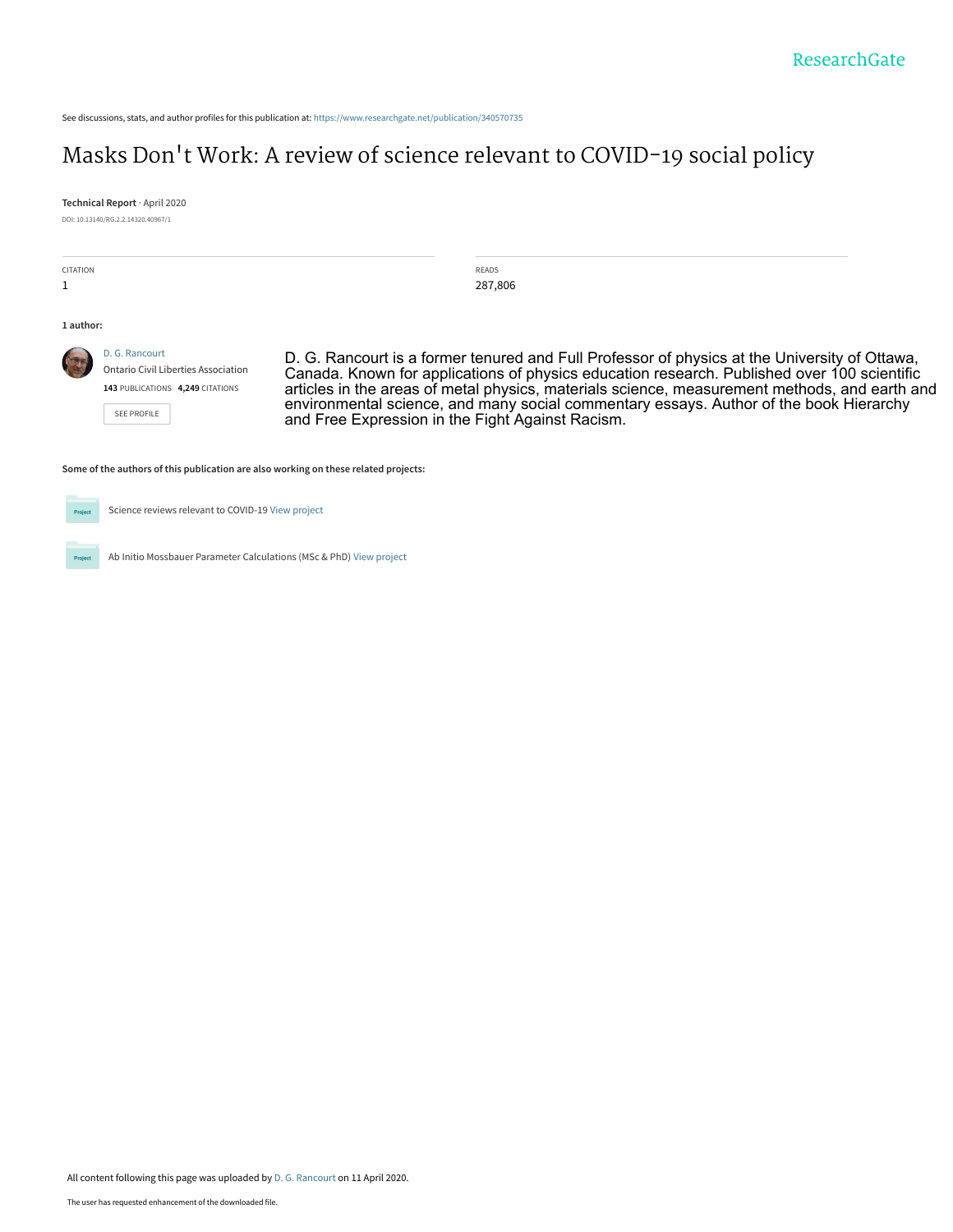## **Masks Don't Work**

# **A review of science relevant to COVID-19 social policy**

Denis G. Rancourt, PhD Researcher, Ontario Civil Liberties Association (ocla.ca)

Working report, published at Research Gate [\(https://www.researchgate.net/profile/D\\_Rancourt\)](https://www.researchgate.net/profile/D_Rancourt)

April 2020

#### **Summary / Abstract**

Masks and respirators do not work.

There have been extensive randomized controlled trial (RCT) studies, and meta-analysis reviews of RCT studies, which all show that masks and respirators do not work to prevent respiratory influenza-like illnesses, or respiratory illnesses believed to be transmitted by droplets and aerosol particles.

Furthermore, the relevant known physics and biology, which I review, are such that masks and respirators should not work. It would be a paradox if masks and respirators worked, given what we know about viral respiratory diseases: The main transmission path is long-residence-time aerosol particles  $\left($  < 2.5  $\mu$ m), which are too fine to be blocked, and the minimum-infective-dose is smaller than one aerosol particle.

The present paper about masks illustrates the degree to which governments, the mainstream media, and institutional propagandists can decide to operate in a science vacuum, or select only incomplete science that serves their interests. Such recklessness is also certainly the case with the current global lockdown of over 1 billion people, an unprecedented experiment in medical and political history.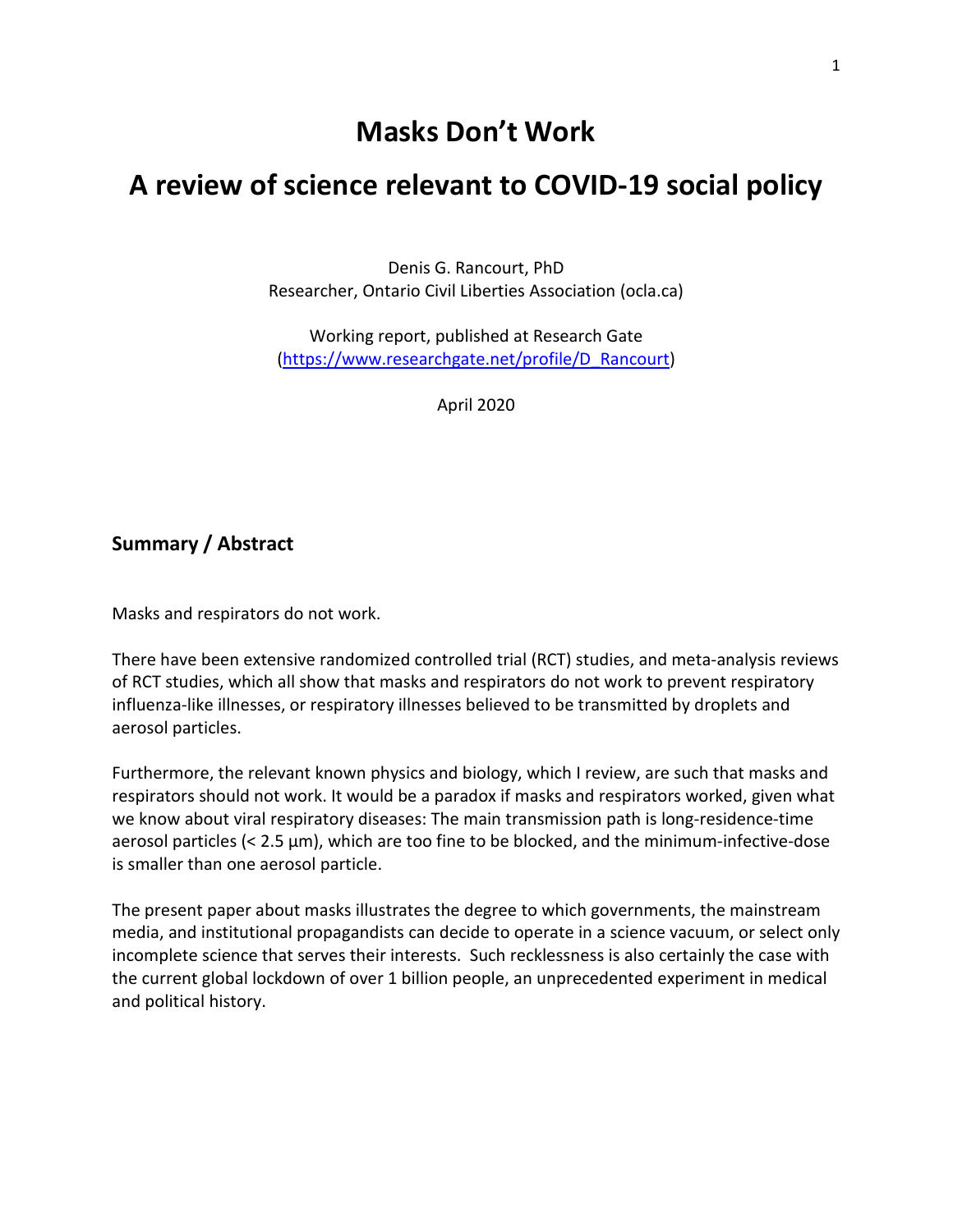#### **Review of the Medical Literature**

Here are key anchor points to the extensive scientific literature that establishes that wearing surgical masks and respirators (e.g., "N95") does not reduce the risk of contracting a verified illness:

**Jacobs, J. L. et al. (2009)** "Use of surgical face masks to reduce the incidence of the common cold among health care workers in Japan: A randomized controlled trial", *American Journal of Infection Control*, Volume 37, Issue 5, 417 - 419. <https://www.ncbi.nlm.nih.gov/pubmed/19216002>

N95-masked health-care workers (HCW) were significantly more likely to experience headaches. Face mask use in HCW was not demonstrated to provide benefit in terms of cold symptoms or getting colds.

**Cowling, B. et al. (2010)** "Face masks to prevent transmission of influenza virus: A systematic review", *Epidemiology and Infection*, 138(4), 449-456. doi:10.1017/S0950268809991658

[https://www.cambridge.org/core/journals/epidemiology-and-infection/article/face](https://www.cambridge.org/core/journals/epidemiology-and-infection/article/face-masks-to-prevent-transmission-of-influenza-virus-a-systematic-review/64D368496EBDE0AFCC6639CCC9D8BC05)[masks-to-prevent-transmission-of-influenza-virus-a-systematic](https://www.cambridge.org/core/journals/epidemiology-and-infection/article/face-masks-to-prevent-transmission-of-influenza-virus-a-systematic-review/64D368496EBDE0AFCC6639CCC9D8BC05)[review/64D368496EBDE0AFCC6639CCC9D8BC05](https://www.cambridge.org/core/journals/epidemiology-and-infection/article/face-masks-to-prevent-transmission-of-influenza-virus-a-systematic-review/64D368496EBDE0AFCC6639CCC9D8BC05)

None of the studies reviewed showed a benefit from wearing a mask, in either HCW or community members in households (H). See summary Tables 1 and 2 therein.

**bin-Reza et al. (2012)** "The use of masks and respirators to prevent transmission of influenza: a systematic review of the scientific evidence", *Influenza and Other Respiratory Viruses* 6(4), 257–267.

<https://onlinelibrary.wiley.com/doi/epdf/10.1111/j.1750-2659.2011.00307.x>

"There were 17 eligible studies. … None of the studies established a conclusive relationship between mask ⁄ respirator use and protection against influenza infection."

**Smith, J.D. et al. (2016)** "Effectiveness of N95 respirators versus surgical masks in protecting health care workers from acute respiratory infection: a systematic review and meta-analysis", *CMAJ* Mar 2016, cmaj.150835; DOI: 10.1503/cmaj.150835 <https://www.cmaj.ca/content/188/8/567>

"We identified 6 clinical studies ... In the meta-analysis of the clinical studies, we found no significant difference between N95 respirators and surgical masks in associated risk of (a) laboratory-confirmed respiratory infection, (b) influenza-like illness, or (c) reported work-place absenteeism."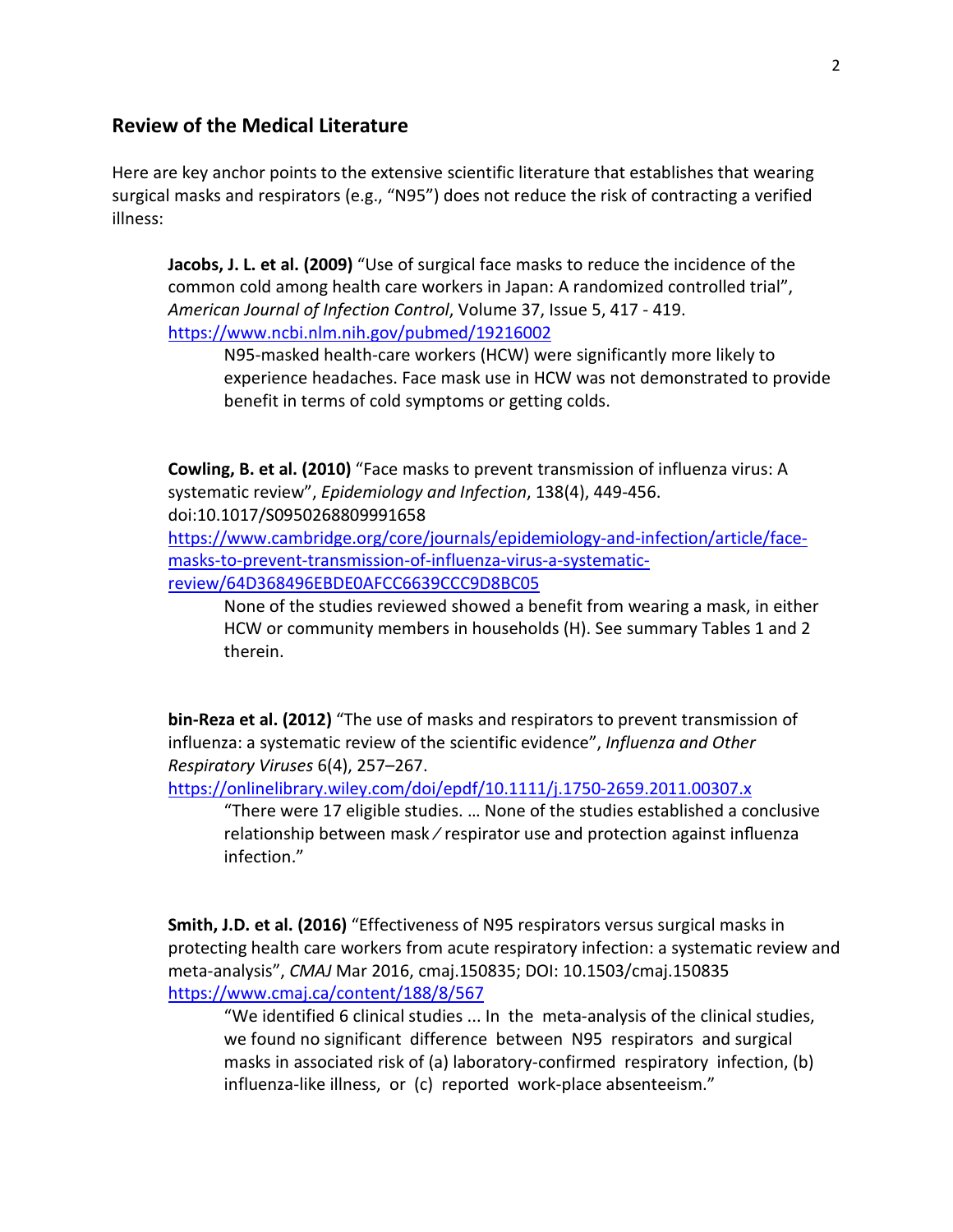**Offeddu, V. et al. (2017)** "Effectiveness of Masks and Respirators Against Respiratory Infections in Healthcare Workers: A Systematic Review and Meta-Analysis", *Clinical Infectious Diseases*, Volume 65, Issue 11, 1 December 2017, Pages 1934–1942, https://doi.org/10.1093/cid/cix681

<https://academic.oup.com/cid/article/65/11/1934/4068747>

"Self-reported assessment of clinical outcomes was prone to bias. Evidence of a protective effect of masks or respirators against verified respiratory infection (VRI) was not statistically significant"; as per Fig. 2c therein:



**Radonovich, L.J. et al. (2019)** "N95 Respirators vs Medical Masks for Preventing Influenza Among Health Care Personnel: A Randomized Clinical Trial", *JAMA*. 2019; 322(9): 824–833. doi:10.1001/jama.2019.11645

<https://jamanetwork.com/journals/jama/fullarticle/2749214>

"Among 2862 randomized participants, 2371 completed the study and accounted for 5180 HCW-seasons. … Among outpatient health care personnel, N95 respirators vs medical masks as worn by participants in this trial resulted in no significant difference in the incidence of laboratory-confirmed influenza."

**Long, Y. et al. (2020)** "Effectiveness of N95 respirators versus surgical masks against influenza: A systematic review and meta-analysis", *J Evid Based Med.* 2020; 1- 9. https://doi.org/10.1111/jebm.12381

<https://onlinelibrary.wiley.com/doi/epdf/10.1111/jebm.12381>

"A total of six RCTs involving 9 171 participants were included. There were no statistically significant differences in preventing laboratory-confirmed influenza, laboratory-confirmed respiratory viral infections, laboratory-confirmed respiratory infection and influenza-like illness using N95 respirators and surgical masks. Meta-analysis indicated a protective effect of N95 respirators against laboratory-confirmed bacterial colonization (RR = 0.58, 95% CI 0.43-0.78). The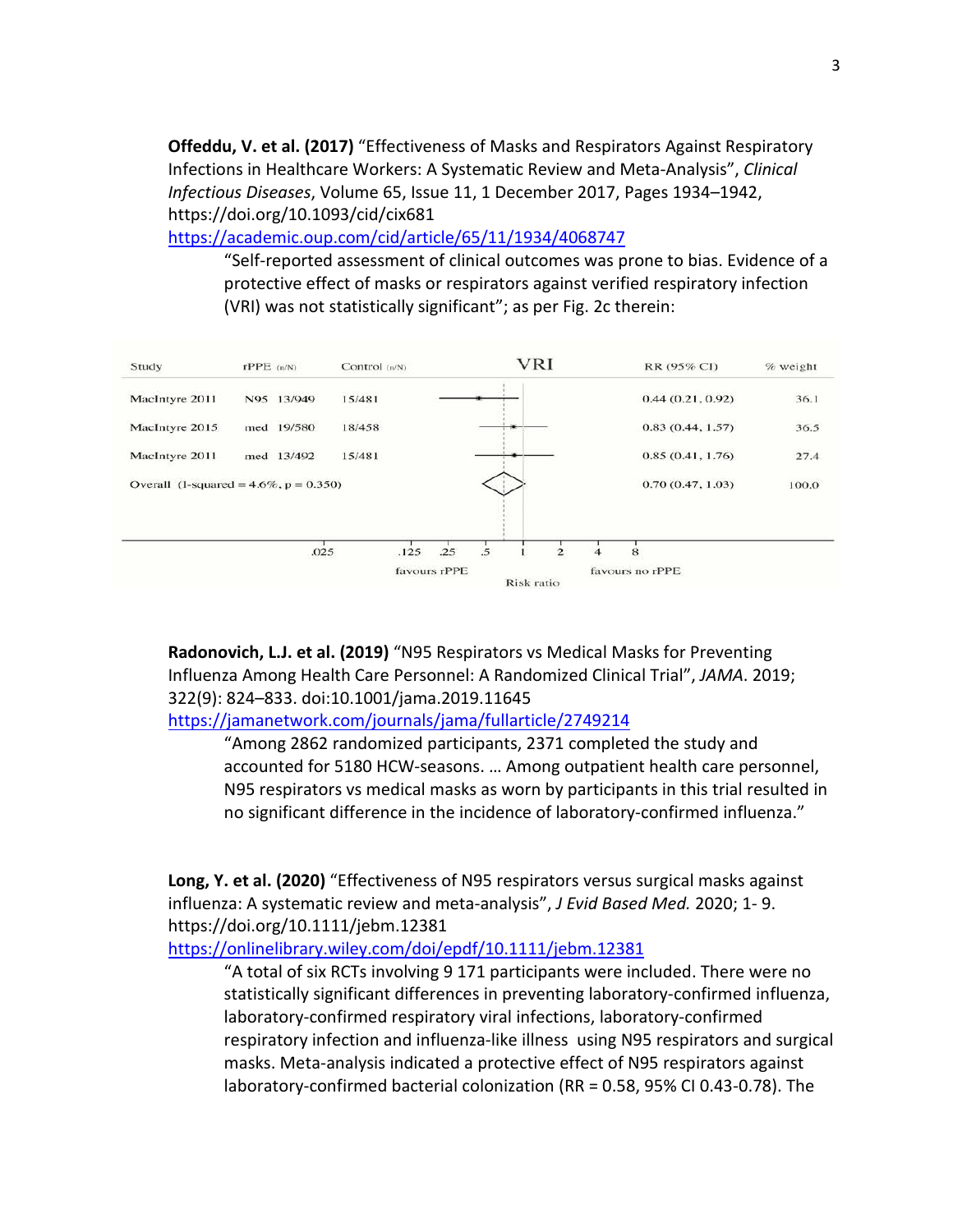use of N95 respirators compared with surgical masks is not associated with a lower risk of laboratory-confirmed influenza."

#### **Conclusion Regarding that Masks Do Not Work**

No RCT study with verified outcome shows a benefit for HCW or community members in households to wearing a mask or respirator. There is no such study. There are no exceptions.

Likewise, no study exists that shows a benefit from a broad policy to wear masks in public (more on this below).

Furthermore, if there were any benefit to wearing a mask, because of the blocking power against droplets and aerosol particles, then there should be more benefit from wearing a respirator (N95) compared to a surgical mask, yet several large meta-analyses, and all the RCT, prove that there is no such relative benefit.

Masks and respirators do not work.

#### **Precautionary Principle Turned on Its Head with Masks**

In light of the medical research, therefore, it is difficult to understand why public-health authorities are not consistently adamant about this established scientific result, since the distributed psychological, economic and environmental harm from a broad recommendation to wear masks is significant, not to mention the unknown potential harm from concentration and distribution of pathogens on and from used masks. In this case, public authorities would be turning the precautionary principle on its head (see below).

#### **Physics and Biology of Viral Respiratory Disease and of Why Masks Do Not Work**

In order to understand why masks cannot possibly work, we must review established knowledge about viral respiratory diseases, the mechanism of seasonal variation of excess deaths from pneumonia and influenza, the aerosol mechanism of infectious disease transmission, the physics and chemistry of aerosols, and the mechanism of the so-called minimum-infective-dose.

In addition to pandemics that can occur anytime, in the temperate latitudes there is an extra burden of respiratory-disease mortality that is seasonal, and that is caused by viruses. For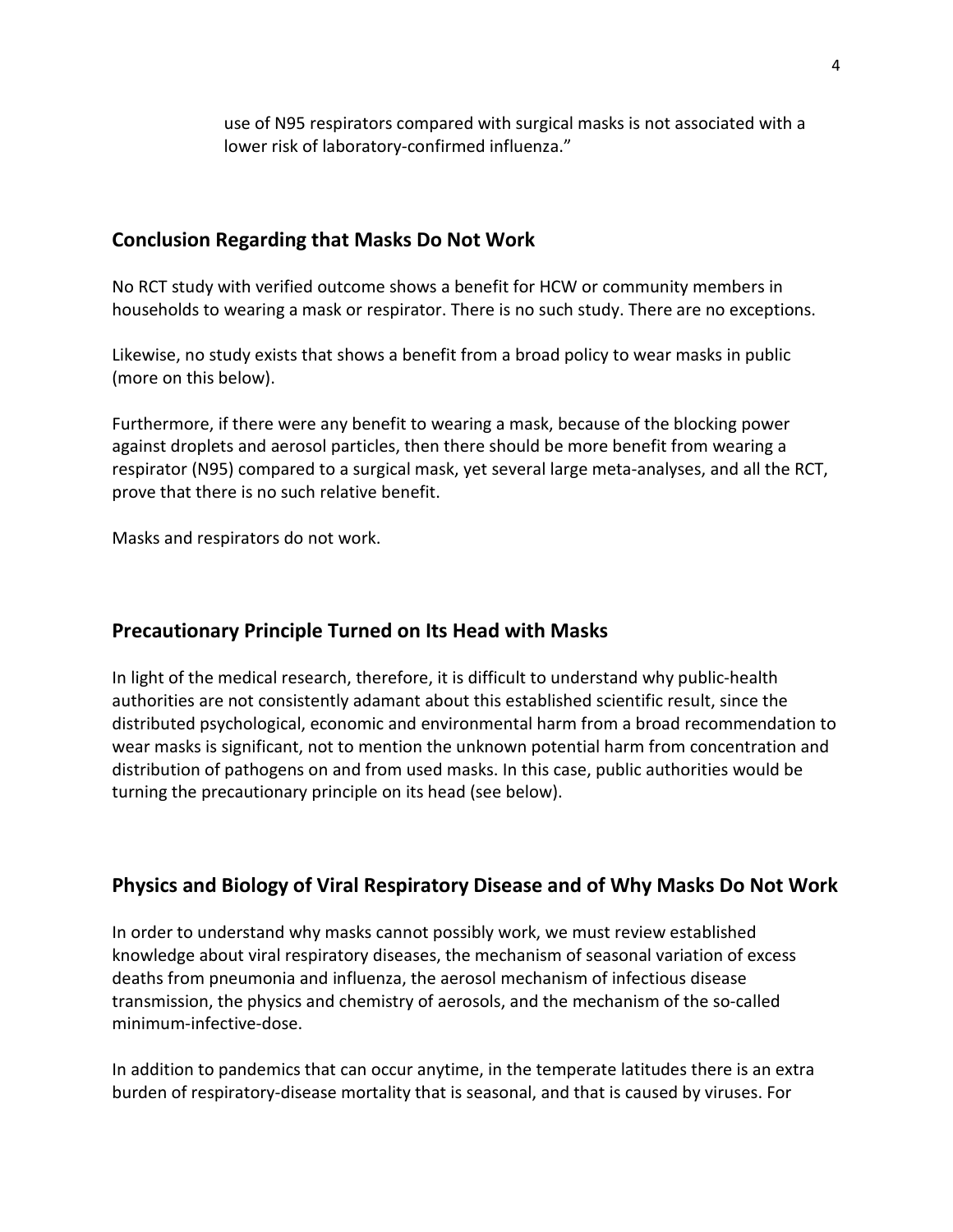example, see the review of influenza by Paules and Subbarao (2017). This has been known for a long time, and the seasonal pattern is exceedingly regular.

For example, see Figure 1 of Viboud (2010), which has "Weekly time series of the ratio of deaths from pneumonia and influenza to all deaths, based on the 122 cities surveillance in the US (blue line). The red line represents the expected baseline ratio in the absence of influenza activity," here:



122 cities weekly P&I mortality data

The seasonality of the phenomenon was largely not understood until a decade ago. Until recently, it was debated whether the pattern arose primarily because of seasonal change in virulence of the pathogens, or because of seasonal change in susceptibility of the host (such as from dry air causing tissue irritation, or diminished daylight causing vitamin deficiency or hormonal stress). For example, see Dowell (2001).

In a landmark study, Shaman et al. (2010) showed that the seasonal pattern of extra respiratory-disease mortality can be explained quantitatively on the sole basis of absolute humidity, and its direct controlling impact on transmission of airborne pathogens.

Lowen et al. (2007) demonstrated the phenomenon of humidity-dependent airborne-virus virulence in actual disease transmission between guinea pigs, and discussed potential underlying mechanisms for the measured controlling effect of humidity.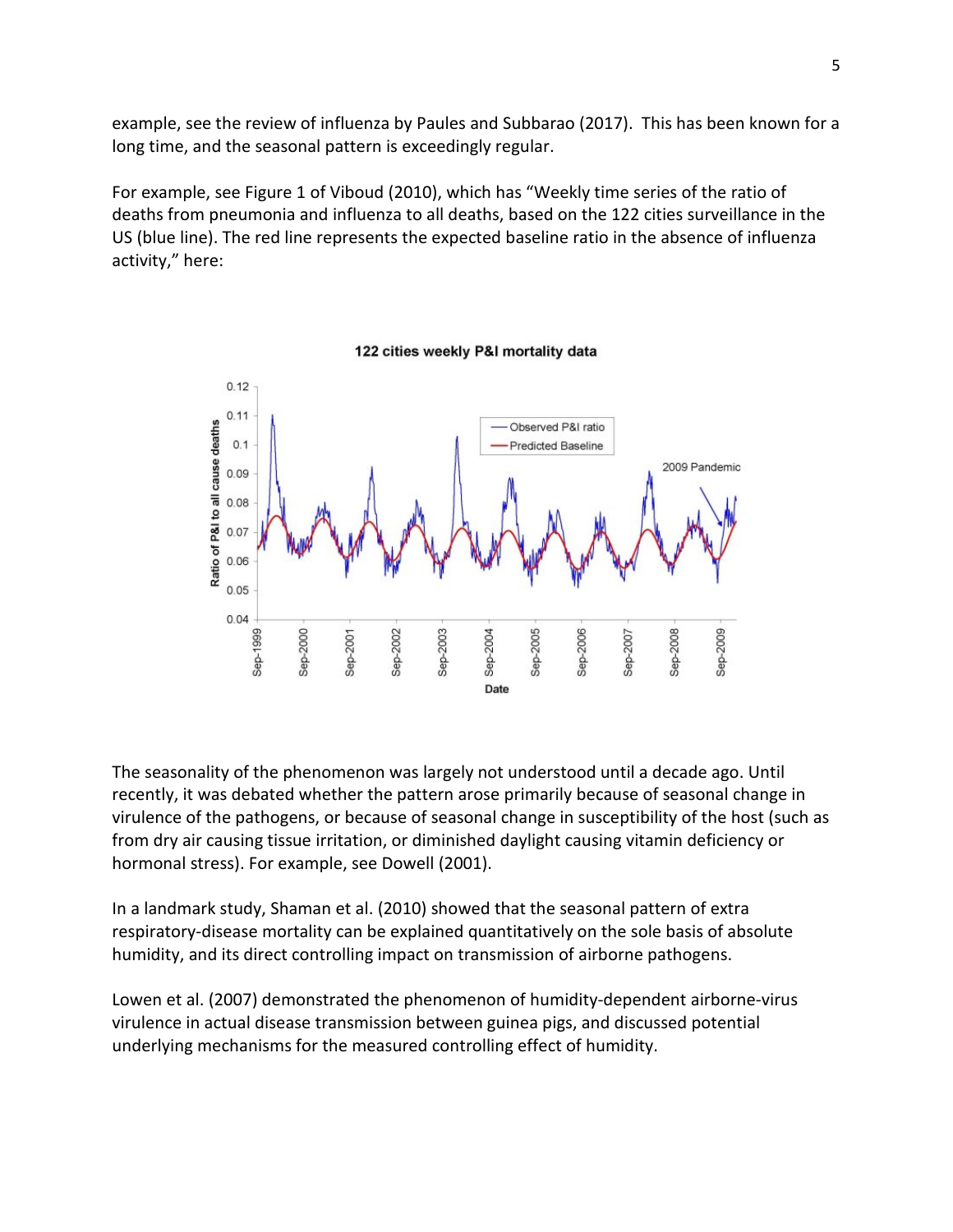The underlying mechanism is that the pathogen-laden aerosol particles or droplets are neutralized within a half-life that monotonically and significantly decreases with increasing ambient humidity. This is based on the seminal work of Harper (1961). Harper experimentally showed that viral-pathogen-carrying droplets were inactivated within shorter and shorter times, as ambient humidity was increased.

Harper argued that the viruses themselves were made inoperative by the humidity ("viable decay"), however, he admitted that the effect could be from humidity-enhanced physical removal or sedimentation of the droplets ("physical loss"): "Aerosol viabilities reported in this paper are based on the ratio of virus titre to radioactive count in suspension and cloud samples, and can be criticized on the ground that test and tracer materials were not physically identical."

The latter ("physical loss") seems more plausible to me, since humidity would have a universal physical effect of causing particle / droplet growth and sedimentation, and all tested viral pathogens have essentially the same humidity-driven "decay". Furthermore, it is difficult to understand how a virion (of all virus types) in a droplet would be molecularly or structurally attacked or damaged by an increase in ambient humidity. A "virion" is the complete, infective form of a virus outside a host cell, with a core of RNA or DNA and a capsid. The actual mechanism of such humidity-driven intra-droplet "viable decay" of a virion has not been explained or studied.

In any case, the explanation and model of Shaman et al. (2010) is not dependant on the particular mechanism of the humidity-driven decay of virions in aerosol / droplets. Shaman's quantitatively demonstrated model of seasonal regional viral epidemiology is valid for either mechanism (or combination of mechanisms), whether "viable decay" or "physical loss".

The breakthrough achieved by Shaman et al. is not merely some academic point. Rather, it has profound health-policy implications, which have been entirely ignored or overlooked in the current coronavirus pandemic.

In particular, Shaman's work necessarily implies that, rather than being a fixed number (dependent solely on the spatial-temporal structure of social interactions in a completely susceptible population, and on the viral strain), the epidemic's **basic reproduction number** (R0) is highly or predominantly dependent on ambient absolute humidity.

For a definition of R0, see HealthKnowlege-UK (2020): R0 is "the average number of secondary infections produced by a typical case of an infection in a population where everyone is susceptible." The average R0 for influenza is said to be 1.28 (1.19–1.37); see the comprehensive review by Biggerstaff et al. (2014).

In fact, Shaman et al. showed that R0 must be understood to seasonally vary between humidsummer values of just larger than "1" and dry-winter values typically as large as "4" (for example, see their Table 2). In other words, the seasonal infectious viral respiratory diseases that plague temperate latitudes every year go from being intrinsically mildly contagious to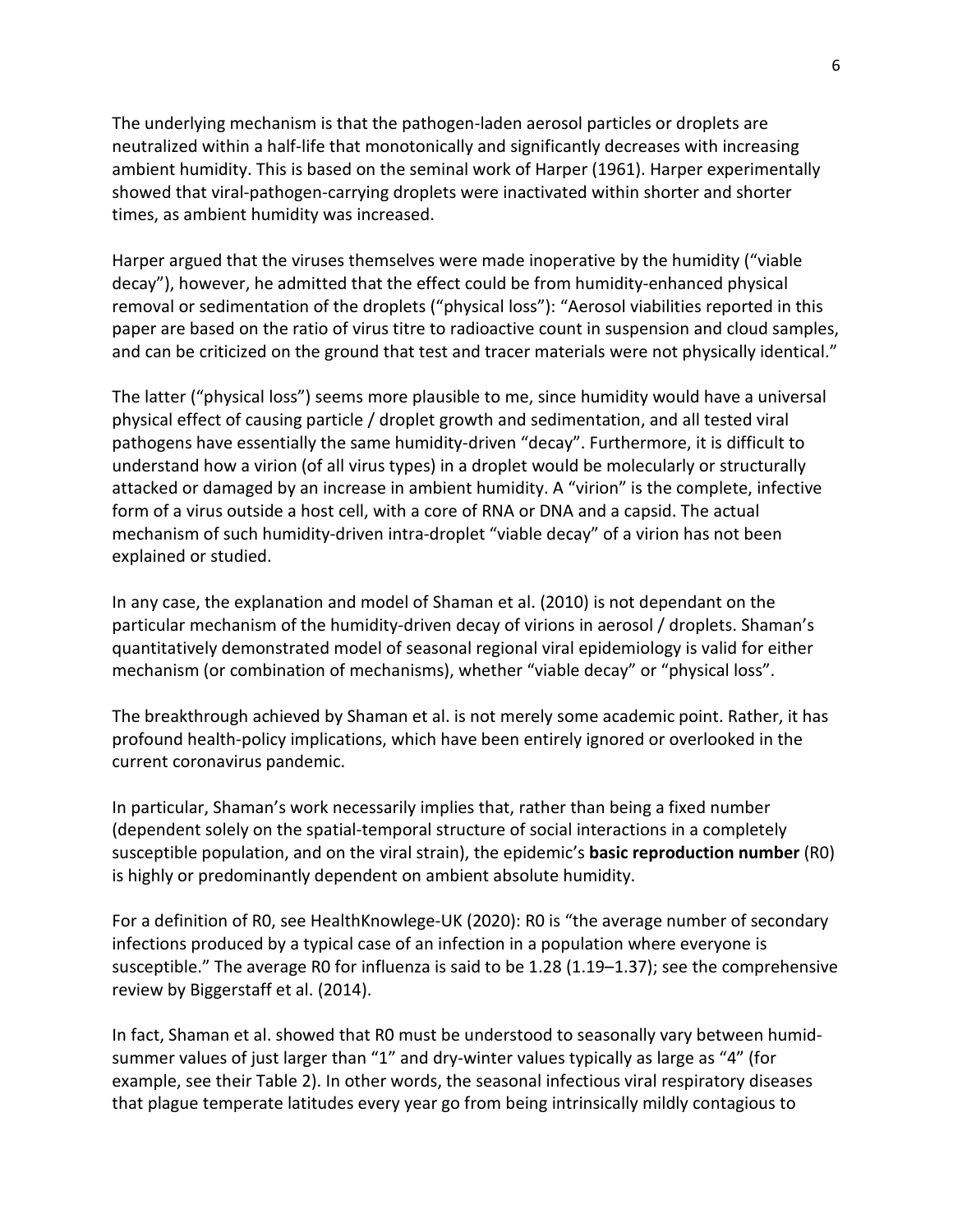virulently contagious, due simply to the bio-physical mode of transmission controlled by atmospheric humidity, irrespective of any other consideration.

Therefore, all the epidemiological mathematical modelling of the benefits of mediating policies (such as social distancing), which assumes humidity-independent R0 values, has a large likelihood of being of little value, on this basis alone. For studies about modelling and regarding mediation effects on the effective reproduction number, see Coburn (2009) and Tracht (2010).

To put it simply, the "second wave" of an epidemic is not a consequence of human sin regarding mask wearing and hand shaking. Rather, the "second wave" is an inescapable consequence of an air-dryness-driven many-fold increase in disease contagiousness, in a population that has not yet attained immunity.

If my view of the mechanism is correct (i.e., "physical loss"), then Shaman's work further necessarily implies that the dryness-driven high transmissibility (large R0) arises from small aerosol particles fluidly suspended in the air; as opposed to large droplets that are quickly gravitationally removed from the air.

Such small aerosol particles fluidly suspended in air, of biological origin, are of every variety and are everywhere, including down to virion-sizes (Despres, 2012). It is not entirely unlikely that viruses can thereby be physically transported over inter-continental distances (e.g., Hammond, 1989).

More to the point, indoor airborne virus concentrations have been shown to exist (in day-care facilities, health centres, and onboard airplanes) primarily as aerosol particles of diameters smaller than 2.5  $\mu$ m, such as in the work of Yang et al. (2011):

> "Half of the 16 samples were positive, and their total virus concentrations ranged from 5800 to 37 000 genome copies m<sup>-3</sup>. On average, 64 per cent of the viral genome copies were associated with fine particles smaller than 2.5 µm, which can remain suspended for hours. Modelling of virus concentrations indoors suggested a source strength of 1.6 ± 1.2 × 10<sup>5</sup> genome copies m<sup>-3</sup> air h<sup>-1</sup> and a deposition flux onto surfaces of 13 ± 7 genome copies m<sup>-2</sup> h<sup>-1</sup> by Brownian motion. Over 1 hour, the inhalation dose was estimated to be  $30 \pm 18$  median tissue culture infectious dose  $(TCID<sub>50</sub>)$ , adequate to induce infection. These results provide quantitative support for the idea that the aerosol route could be an important mode of influenza transmission."

Such small particles (< 2.5 μm) are part of air fluidity, are not subject to gravitational sedimentation, and would not be stopped by long-range inertial impact. This means that the slightest (even momentary) facial misfit of a mask or respirator renders the design filtration norm of the mask or respirator entirely irrelevant. In any case, the filtration material itself of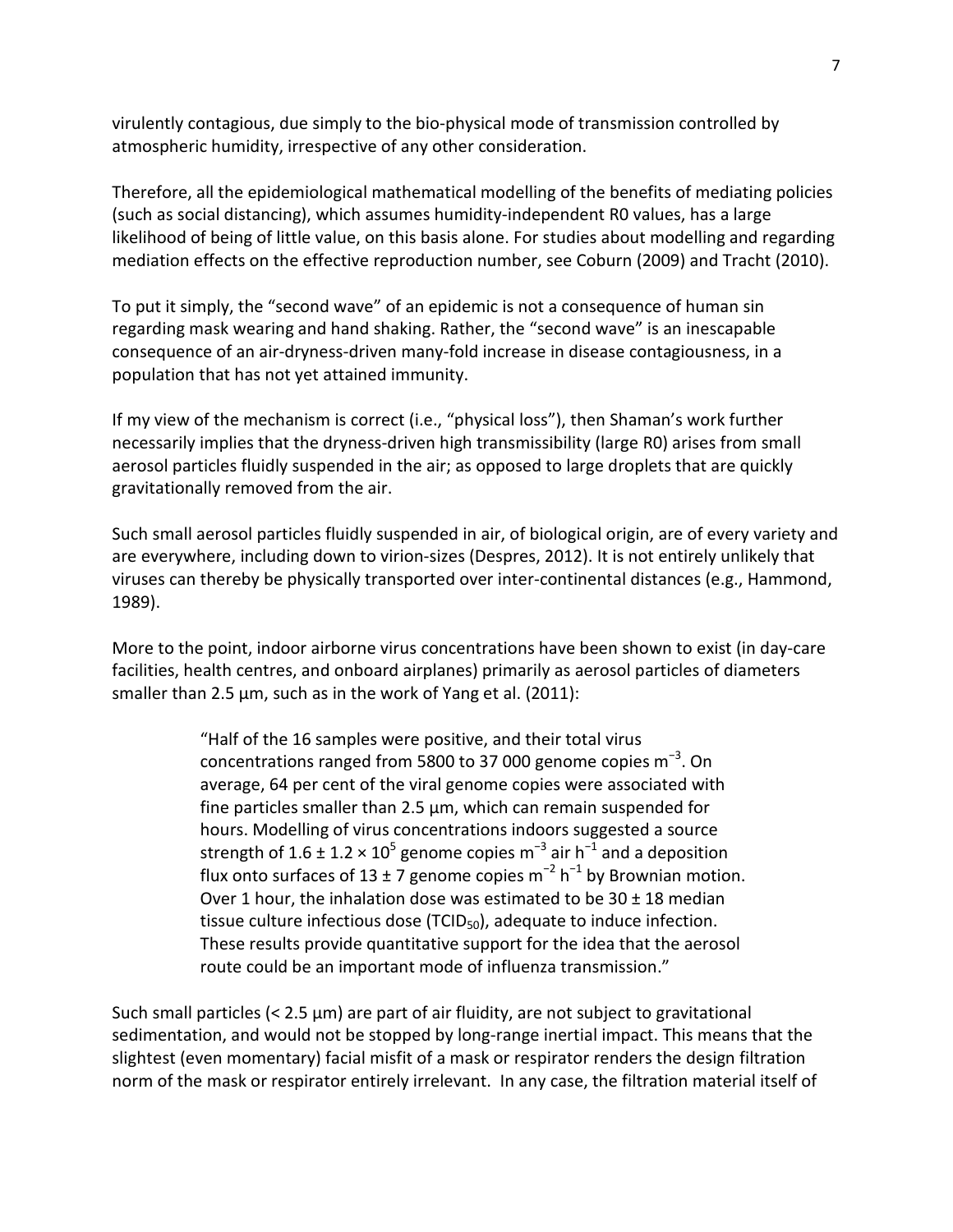N95 (average pore size ~0.3−0.5 μm) does not block virion penetration, not to mention surgical masks. For example, see Balazy et al. (2006).

Mask stoppage efficiency and host inhalation are only half of the equation, however, because the minimal infective dose (MID) must also be considered. For example, if a large number of pathogen-laden particles must be delivered to the lung within a certain time for the illness to take hold, then partial blocking by any mask or cloth can be enough to make a significant difference.

On the other hand, if the MID is amply surpassed by the virions carried in a single aerosol particle able to evade mask-capture, then the mask is of no practical utility, which is the case.

Yezli and Otter (2011), in their review of the MID, point out relevant features:

- most respiratory viruses are as infective in humans as in tissue culture having optimal laboratory susceptibility
- it is believed that a single virion can be enough to induce illness in the host
- the 50%-probability MID ("TCID<sub>50</sub>") has variably been found to be in the range 100-1000 virions
- there are typically  $10^3$ – $10^7$  virions per aerolized influenza droplet with diameter 1  $\mu$ m 10 μm
- the 50%-probability MID easily fits into a single (one) aerolized droplet

For further background:

- A classic description of dose-response assessment is provided by Haas (1993).
- Zwart et al. (2009) provided the first laboratory proof, in a virus-insect system, that the action of a single virion can be sufficient to cause disease.
- Baccam et al. (2006) calculated from empirical data that, with influenza A in humans, "we estimate that after a delay of  $\infty$ 6 h, infected cells begin producing influenza virus and continue to do so for ~5 h. The average lifetime of infected cells is ~11 h, and the half-life of free infectious virus is ~3 h. We calculated the [in-body] basic reproductive number,  $R_0$ , which indicated that a single infected cell could produce  $\approx$ 22 new productive infections."
- Brooke et al. (2013) showed that, contrary to prior modeling assumptions, although not all influenza-A-infected cells in the human body produce infectious progeny (virions), nonetheless, 90% of infected cell are significantly impacted, rather than simply surviving unharmed.

All of this to say that: if anything gets through (and it always does, irrespective of the mask), then you are going to be infected. Masks cannot possibly work. It is not surprising, therefore, that no bias-free study has ever found a benefit from wearing a mask or respirator in this application.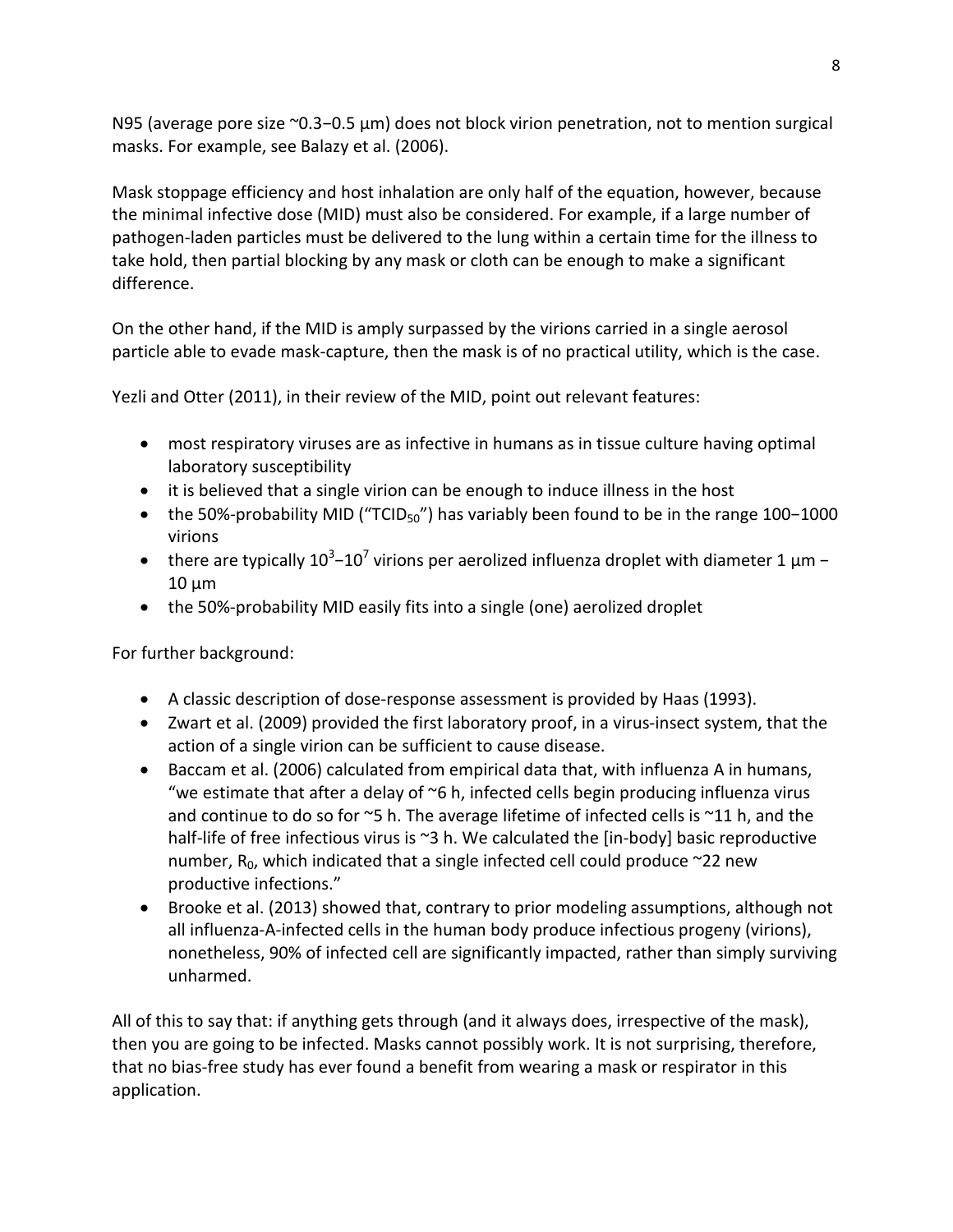Therefore, the studies that show partial stopping power of masks, or that show that masks can capture many large droplets produced by a sneezing or coughing mask-wearer, in light of the above-described features of the problem, are irrelevant. For example, such studies as these: Leung (2020), Davies (2013), Lai (2012), and Sande (2008).

### **Why There Can Never Be an Empirical Test of a Nation-Wide Mask-Wearing Policy**

As mentioned above, no study exists that shows a benefit from a broad policy to wear masks in public. There is good reason for this. It would be impossible to obtain unambiguous and biasfree results:

- Any benefit from mask-wearing would have to be a small effect, since undetected in controlled experiments, which would be swamped by the larger effects, notably the large effect from changing atmospheric humidity.
- Mask compliance and mask adjustment habits would be unknown.
- Mask-wearing is associated (correlated) with several other health behaviours; see Wada (2012).
- The results would not be transferable, because of differing cultural habits.
- Compliance is achieved by fear, and individuals can habituate to fear-based propaganda, and can have disparate basic responses.
- Monitoring and compliance measurement are near-impossible, and subject to large errors.
- Self-reporting (such as in surveys) is notoriously biased, because individuals have the self-interested belief that their efforts are useful.
- Progression of the epidemic is not verified with reliable tests on large population samples, and generally relies on non-representative hospital visits or admissions.
- Several different pathogens (viruses and strains of viruses) causing respiratory illness generally act together, in the same population and/or in individuals, and are not resolved, while having different epidemiological characteristics.

### **Unknown Aspects of Mask Wearing**

Many potential harms may arise from broad public policies to wear masks, and the following unanswered questions arise:

• Do used and loaded masks become sources of enhanced transmission, for the wearer and others?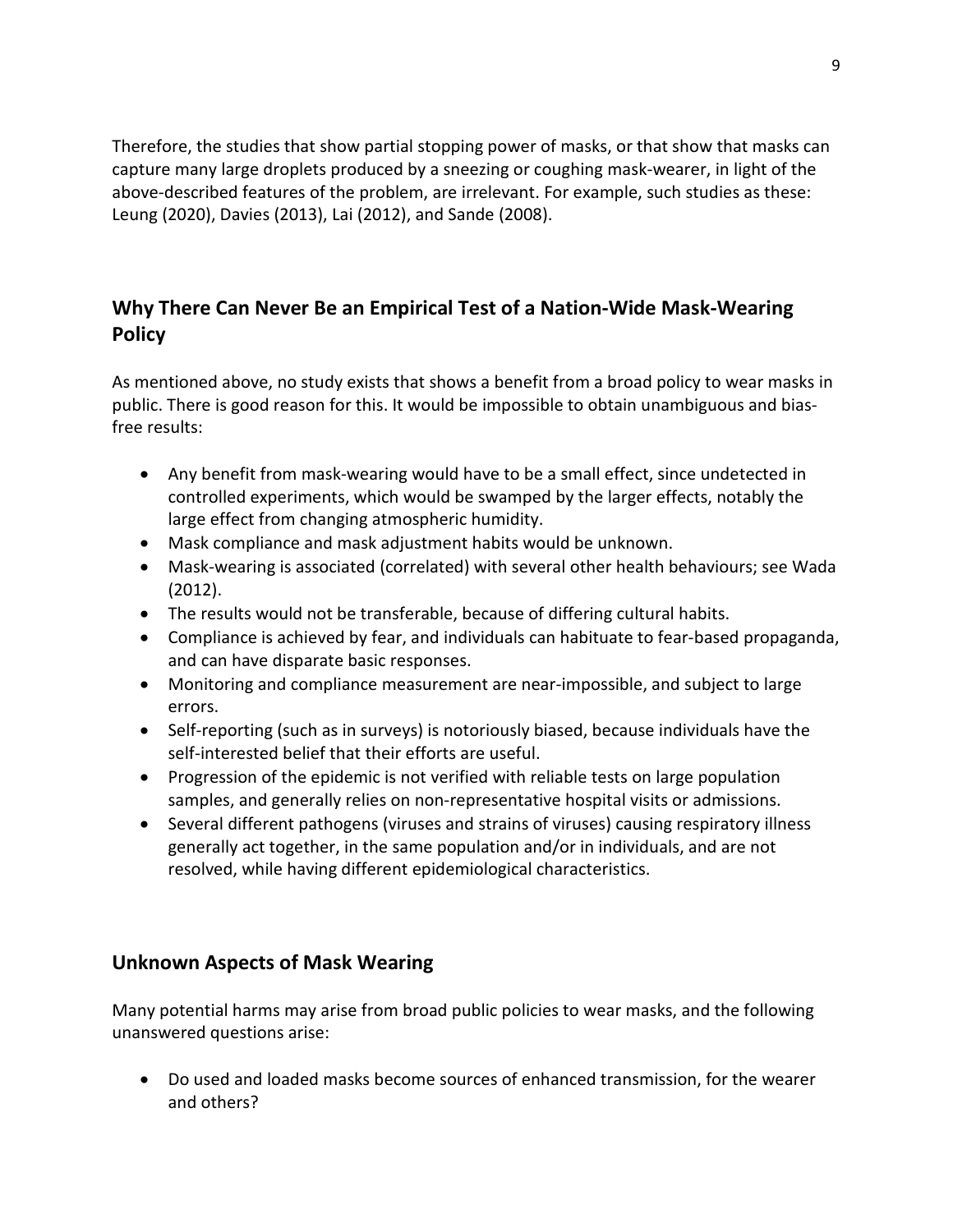- Do masks become collectors and retainers of pathogens that the mask wearer would otherwise avoid when breathing without a mask?
- Are large droplets captured by a mask atomized or aerolized into breathable components? Can virions escape an evaporating droplet stuck to a mask fiber?
- What are the dangers of bacterial growth on a used and loaded mask?
- How do pathogen-laden droplets interact with environmental dust and aerosols captured on the mask?
- What are long-term health effects on HCW, such as headaches, arising from impeded breathing?
- Are there negative social consequences to a masked society?
- Are there negative psychological consequences to wearing a mask, as a fear-based behavioural modification?
- What are the environmental consequences of mask manufacturing and disposal?
- Do the masks shed fibres or substances that are harmful when inhaled?

#### **Conclusion**

By making mask-wearing recommendations and policies for the general public, or by expressly condoning the practice, governments have both ignored the scientific evidence and done the opposite of following the precautionary principle.

In an absence of knowledge, governments should not make policies that have a hypothetical potential to cause harm. The government has an onus barrier before it instigates a broad socialengineering intervention, or allows corporations to exploit fear-based sentiments.

Furthermore, individuals should know that there is no known benefit arising from wearing a mask in a viral respiratory illness epidemic, and that scientific studies have shown that any benefit must be residually small, compared to other and determinative factors.

Otherwise, what is the point of publicly funded science?

The present paper about masks illustrates the degree to which governments, the mainstream media, and institutional propagandists can decide to operate in a science vacuum, or select only incomplete science that serves their interests. Such recklessness is also certainly the case with the current global lockdown of over 1 billion people, an unprecedented experiment in medical and political history.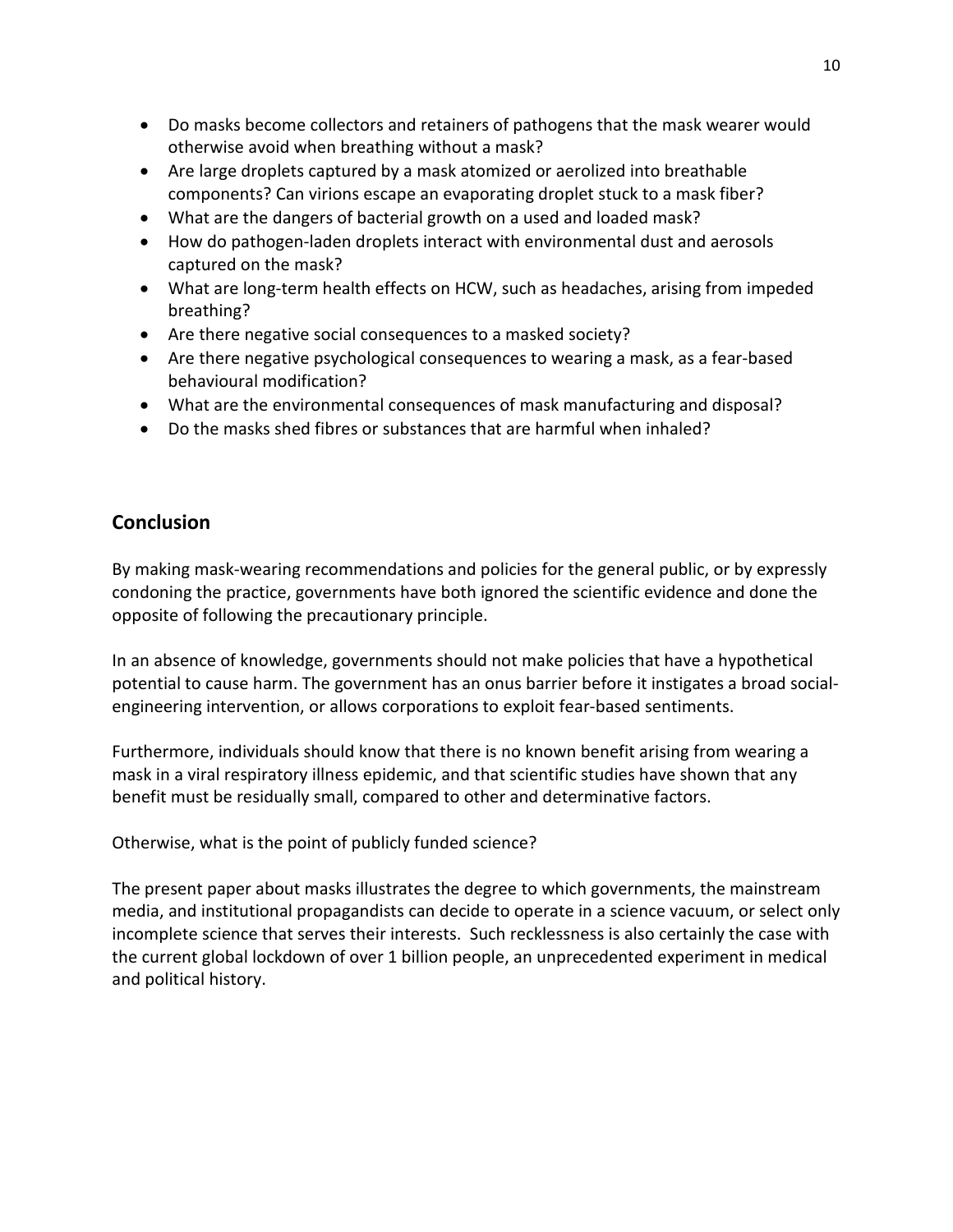#### **Endnotes:**

Baccam, P. et al. (2006) "Kinetics of Influenza A Virus Infection in Humans", *Journal of Virology* Jul 2006, 80 (15) 7590-7599; DOI: 10.1128/JVI.01623-05 <https://jvi.asm.org/content/80/15/7590>

Balazy et al. (2006) "Do N95 respirators provide 95% protection level against airborne viruses, and how adequate are surgical masks?", *American Journal of Infection Control*, Volume 34, Issue 2, March 2006, Pages 51-57. doi:10.1016/j.ajic.2005.08.018 <http://citeseerx.ist.psu.edu/viewdoc/download?doi=10.1.1.488.4644&rep=rep1&type=pdf>

Biggerstaff, M. et al. (2014) "Estimates of the reproduction number for seasonal, pandemic, and zoonotic influenza: a systematic review of the literature", *BMC Infect Dis* 14, 480 (2014). <https://doi.org/10.1186/1471-2334-14-480>

Brooke, C. B. et al. (2013) "Most Influenza A Virions Fail To Express at Least One Essential Viral Protein", *Journal of Virology* Feb 2013, 87 (6) 3155-3162; DOI: 10.1128/JVI.02284-12 <https://jvi.asm.org/content/87/6/3155>

Coburn, B. J. et al. (2009) "Modeling influenza epidemics and pandemics: insights into the future of swine flu (H1N1)", *BMC Med* 7, 30.<https://doi.org/10.1186/1741-7015-7-30>

Davies, A. et al. (2013) "Testing the Efficacy of Homemade Masks: Would They Protect in an Influenza Pandemic?", *Disaster Medicine and Public Health Preparedness*, Available on CJO 2013 doi:10.1017/dmp.2013.43 [http://journals.cambridge.org/abstract\\_S1935789313000438](http://journals.cambridge.org/abstract_S1935789313000438)

Despres, V. R. et al. (2012) "Primary biological aerosol particles in the atmosphere: a review", *Tellus B: Chemical and Physical Meteorology*, 64:1, 15598, DOI: 10.3402/tellusb.v64i0.15598 <https://doi.org/10.3402/tellusb.v64i0.15598>

Dowell, S. F. (2001) "Seasonal variation in host susceptibility and cycles of certain infectious diseases", *Emerg Infect Dis.* 2001;7(3):369–374. doi:10.3201/eid0703.010301 <https://www.ncbi.nlm.nih.gov/pmc/articles/PMC2631809/>

Hammond, G. W. et al. (1989) "Impact of Atmospheric Dispersion and Transport of Viral Aerosols on the Epidemiology of Influenza", *Reviews of Infectious Diseases*, Volume 11, Issue 3, May 1989, Pages 494–497,<https://doi.org/10.1093/clinids/11.3.494>

Haas, C.N. et al. (1993) "Risk Assessment of Virus in Drinking Water", *Risk Analysis*, 13: 545-552. doi:10.1111/j.1539-6924.1993.tb00013.x <https://doi.org/10.1111/j.1539-6924.1993.tb00013.x>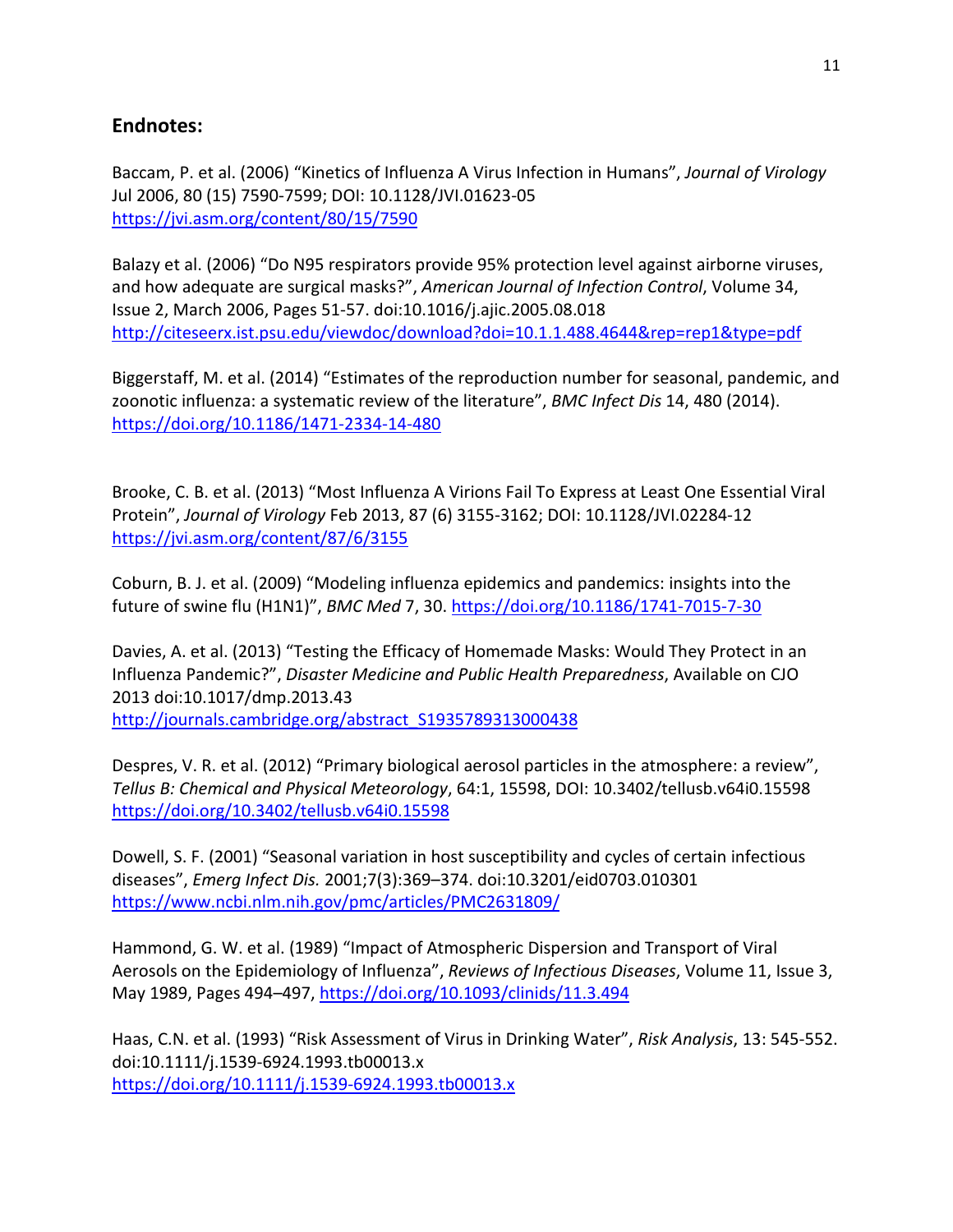HealthKnowlege-UK (2020) "Charter 1a - Epidemiology: Epidemic theory (effective & basic reproduction numbers, epidemic thresholds) & techniques for analysis of infectious disease data (construction & use of epidemic curves, generation numbers, exceptional reporting & identification of significant clusters)", *HealthKnowledge.org.uk*, accessed on 2020-04-10. [https://www.healthknowledge.org.uk/public-health-textbook/research-methods/1a](https://www.healthknowledge.org.uk/public-health-textbook/research-methods/1a-epidemiology/epidemic-theory)[epidemiology/epidemic-theory](https://www.healthknowledge.org.uk/public-health-textbook/research-methods/1a-epidemiology/epidemic-theory)

Lai, A. C. K. et al. (2012) "Effectiveness of facemasks to reduce exposure hazards for airborne infections among general populations", *J. R. Soc. Interface*. 9938–948 <http://doi.org/10.1098/rsif.2011.0537>

Leung, N.H.L. et al. (2020) "Respiratory virus shedding in exhaled breath and efficacy of face masks", *Nature Medicine* (2020).<https://doi.org/10.1038/s41591-020-0843-2>

Lowen, A. C. et al. (2007) "Influenza Virus Transmission Is Dependent on Relative Humidity and Temperature", *PLoS Pathog* 3(10): e151.<https://doi.org/10.1371/journal.ppat.0030151>

Paules, C. and Subbarao, S. (2017) "Influenza", *Lancet*, Seminar| Volume 390, ISSUE 10095, P697-708, August 12, 2017. [http://dx.doi.org/10.1016/S0140-6736\(17\)30129-0](http://dx.doi.org/10.1016/S0140-6736(17)30129-0)

Sande, van der, M. et al. (2008) "Professional and Home-Made Face Masks Reduce Exposure to Respiratory Infections among the General Population", *PLoS ONE* 3(7): e2618. doi:10.1371/journal.pone.0002618 <https://doi.org/10.1371/journal.pone.0002618>

Shaman, J. et al. (2010) "Absolute Humidity and the Seasonal Onset of Influenza in the Continental United States", *PLoS Biol* 8(2): e1000316. <https://doi.org/10.1371/journal.pbio.1000316>

Tracht, S. M. et al. (2010) "Mathematical Modeling of the Effectiveness of Facemasks in Reducing the Spread of Novel Influenza A (H1N1)", *PLoS ONE* 5(2): e9018. doi:10.1371/journal.pone.0009018 <https://doi.org/10.1371/journal.pone.0009018>

Viboud C. et al. (2010) "Preliminary Estimates of Mortality and Years of Life Lost Associated with the 2009 A/H1N1 Pandemic in the US and Comparison with Past Influenza Seasons", *PLoS Curr.* 2010; 2:RRN1153. Published 2010 Mar 20. doi:10.1371/currents.rrn1153 <https://www.ncbi.nlm.nih.gov/pmc/articles/PMC2843747/>

Wada, K. et al. (2012) "Wearing face masks in public during the influenza season may reflect other positive hygiene practices in Japan", *BMC Public Health* 12, 1065 (2012). <https://doi.org/10.1186/1471-2458-12-1065>